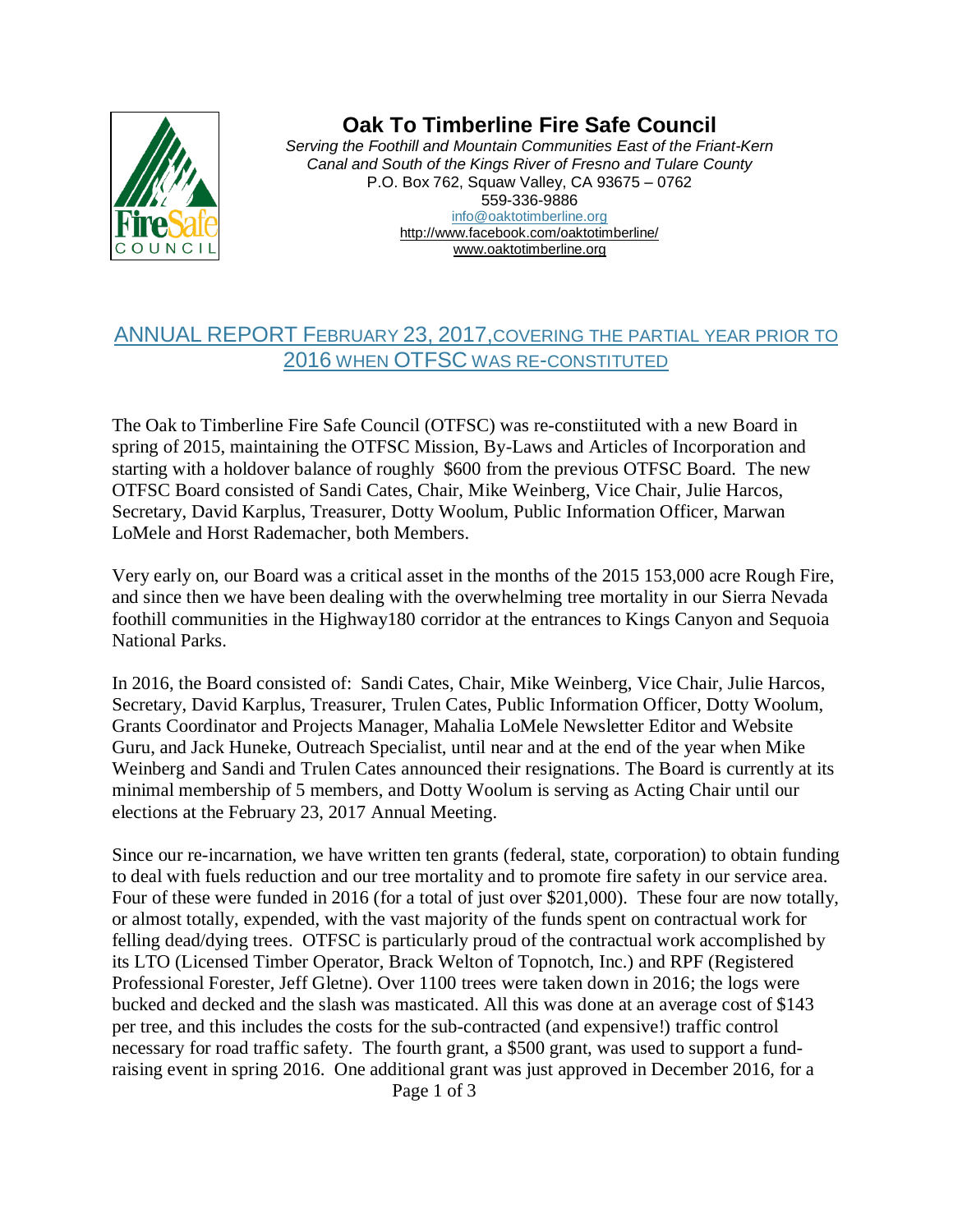start date in early spring 2017; it is a California State Tree Mortality (TM) grant for \$200,000 to remove dead trees in the north Tulare County part of our service area.

Members of the OTFSC Board provide hundreds of hours of their time at no expense to the organization and no member has received reimbursement for their time and efforts, only for reimbursement for their personal outlay of OTFSC approved expenses like postage, mileage and supplies and services needed for our fire safety work.

Our normal operations include:

\*Monthly Board meetings (to which the public is always invited)

 \*Bi-monthly public meetings, at which we and our Partners (e.g., CAL FIRE, USFS,) update the community on our/their progress and plans for the future .

 \*Maintenance of a Facebook page [\(www.facebook.com/](http://www.facebook.com/oaktotimberline)**oaktotimberline)** and a website [\(www.oaktotimberline.org\)](http://www.oaktotimberline.org/) and publication of a monthly e-newsletter, copies of which are posted on our website. Mahalia reports that our newsletter has 227 subscribers!

In addition, we provide fire prevention information booths at community events (this year at a Mountain Rodeo Association event, a Four Seasons Garden Club annual event, a Central Sierra Chamber of Commerce Holiday event, and a Dunlap Holiday Parade).

Board members attend and speak at meetings of other community organizations to promote fire safety, publicize our efforts and events and seek community participation, involvement and support.

Whenever possible we provide opportunities for community chipping events to promote fire safety. There were 2 such events in 2016.

We routinely participate in the monthly Fresno Country Tree Mortality Task Force Meetings and the quarterly Yosemite/Sierra Resource Conservation and Development Meetings.

Finally, we are currently collaborating with Sierra Resource Conservation District to develop a CWPP (Community Wildfire Protection Plan) for our Service Area, and Board Members and Stakeholders are in Firewise training with the goal of having our communities recognized as Firewise Communities.

Our Financial Report from our Treasurer follows.

Respectfully submitted, Dorothy Woolum Acting Chair, and Grants Coordinator/Projects Manager Oak to Timberline Fire Safe Council